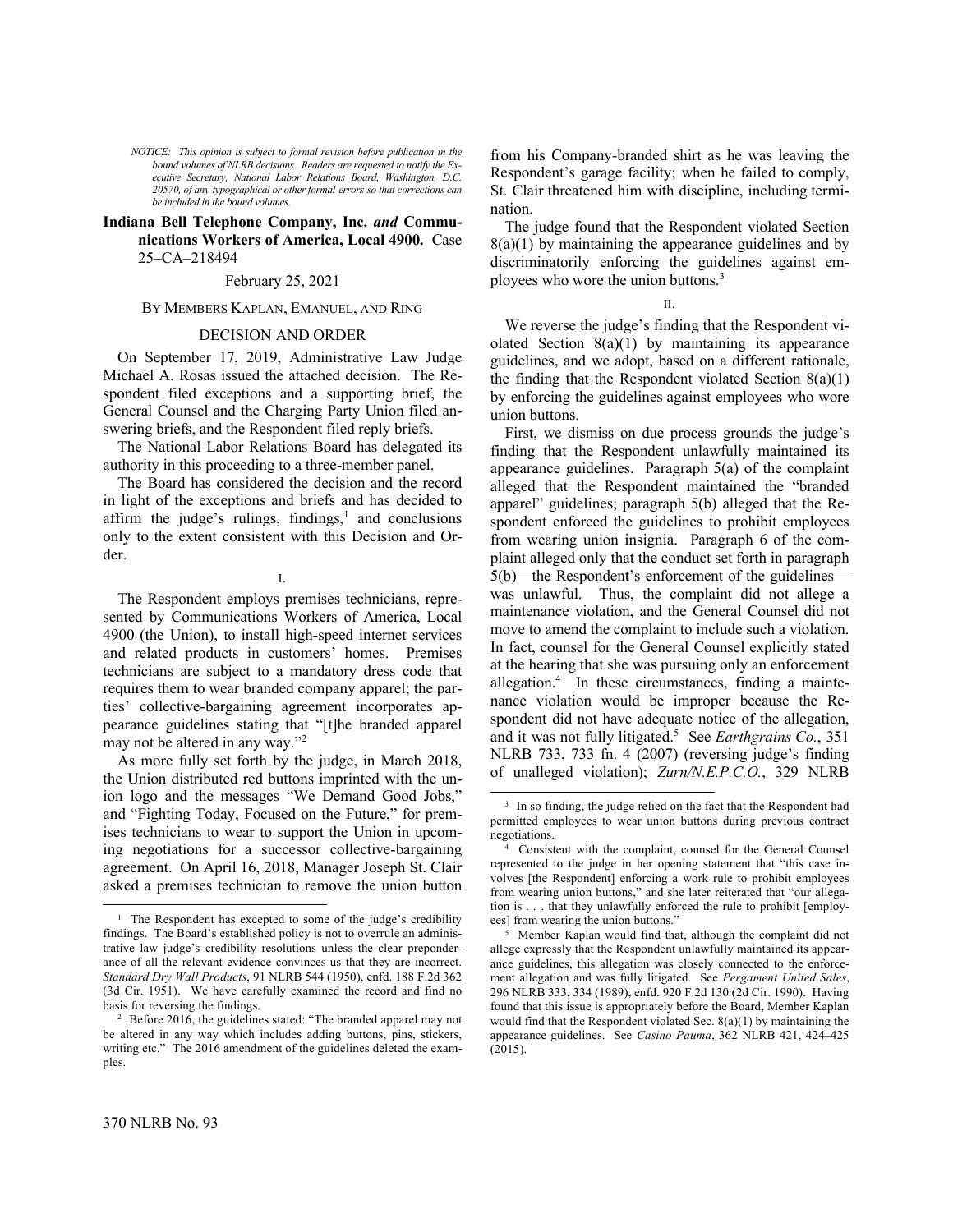484, 484 (1999) (refusing to address allegation consistently disclaimed by General Counsel during hearing).

Second, we find that the Respondent violated Section  $8(a)(1)$  when it enforced its appearance guidelines to threaten an employee with discipline for wearing a union button as he was leaving Respondent's garage facility. The Respondent argues only that enforcement of the policy was justified by its desire to "enhance the customer experience and project a positive public image of Respondent to its customers." This argument fails as employees did not encounter customers at the Respondent's facility, and, in any event, the Board has long held that customer engagement alone is not a special circumstance justifying the banning of union insignia. See, e.g., *Meyer*  Waste Systems, 322 NLRB 244, 244 (1996).<sup>6</sup> Accordingly, we find that the Respondent unlawfully enforced its guidelines against an employee who was wearing a union button.

# AMENDED CONCLUSIONS OF LAW

Substitute the following for paragraph 3 in the judge's conclusions of law:

3. The Respondent violated Section 8(a)(1) by enforcing its appearance guidelines to ban the wearing of union buttons absent special circumstances.

# AMENDED REMEDY

We shall modify the judge's recommended Order to conform to the amended conclusions of law and to the Board's standard remedial language, and in accordance with our decisions in *Excel Container, Inc.*, 325 NLRB 17 (1997), and *Danbury Ambulance Service, Inc.*, 369 NLRB No. 68 (2020). We shall substitute a new notice to conform to the Order as modified and set forth in full below.

# ORDER

The National Labor Relations Board orders that the Respondent, Indiana Bell Telephone Company, Inc., Indianapolis, Indiana, its officers, agents, successors, and assigns, shall

1. Cease and desist from

(a) Enforcing its appearance guidelines to prohibit wearing union buttons and threatening discipline against employees who are wearing union buttons.

(b) In any like or related manner interfering with, restraining, or coercing employees in the exercise of the rights guaranteed them by Section 7 of the Act.

2. Take the following affirmative action necessary to effectuate the policies of the Act.

(a) Post at its Indianapolis, Indiana facilities copies of the attached notice marked "Appendix."<sup>7</sup> Copies of the notice, on forms provided by the Regional Director for Region 25, after being signed by the Respondent's authorized representative, shall be posted by the Respondent and maintained for 60 consecutive days in conspicuous places, including all places where notices to employees are customarily posted. In addition to physical posting of paper notices, notices shall be distributed electronically, such as by email, posting on an intranet or internet site, and/or other electronic means, if the Respondent customarily communicates with its employees by such means. The Respondent shall take reasonable steps to ensure that the notices are not altered, defaced, or covered by any other material. If the Respondent has gone out of business or closed the facilities involved in these proceedings, the Respondent shall duplicate and mail, at its own expense, a copy of the notice to all current employees and former employees employed by the Respondent at any time since April 16, 2018.

(b) Within 21 days after service by the Region, file with the Regional Director for Region 25 a sworn certification of a responsible official on a form provided by the Region attesting to the steps the Respondent has taken to comply.

IT IS FURTHER ORDERED that the complaint is dismissed insofar as it alleges violations of the Act not specifically found.

 $\mathcal{L}_\text{max}$ 

Dated, Washington, D.C. February 25, 2021

Marvin E. Kaplan, Member

<sup>6</sup> In adopting the finding of unlawful enforcement, we do not rely on the judge's conclusion that the Respondent's actions were discriminatory.

Member Emanuel believes that an employer has a right to prohibit buttons on uniforms worn by employees who interact with the public if a collective-bargaining agreement provides for that right. However, he finds that the Respondent gave up that right when it deleted the language referring to buttons and insignia from the 2016 appearance guidelines that were authorized by the agreement. He therefore joins his colleagues in affirming the 8(a)(1) violation.

<sup>&</sup>lt;sup>7</sup> If the facility involved in these proceedings is open and staffed by a substantial complement of employees, the notices must be posted within 14 days after service by the Region. If the facility involved in these proceedings is closed due to the Coronavirus Disease 2019 (COVID-19) pandemic, the notices must be posted within 14 days after the facility reopens and a substantial complement of employees have returned to work, and the notices may not be posted until a substantial complement of employees have returned to work. Any delay in the physical posting of paper notices also applies to the electronic distribution of the notice if the Respondent customarily communicates with its employees by electronic means. If this Order is enforced by a judgment of a United States court of appeals, the words in the notice reading "Posted by Order of the National Labor Relations Board" shall read "Posted Pursuant to a Judgment of the United States Court of Appeals Enforcing an Order of the National Labor Relations Board."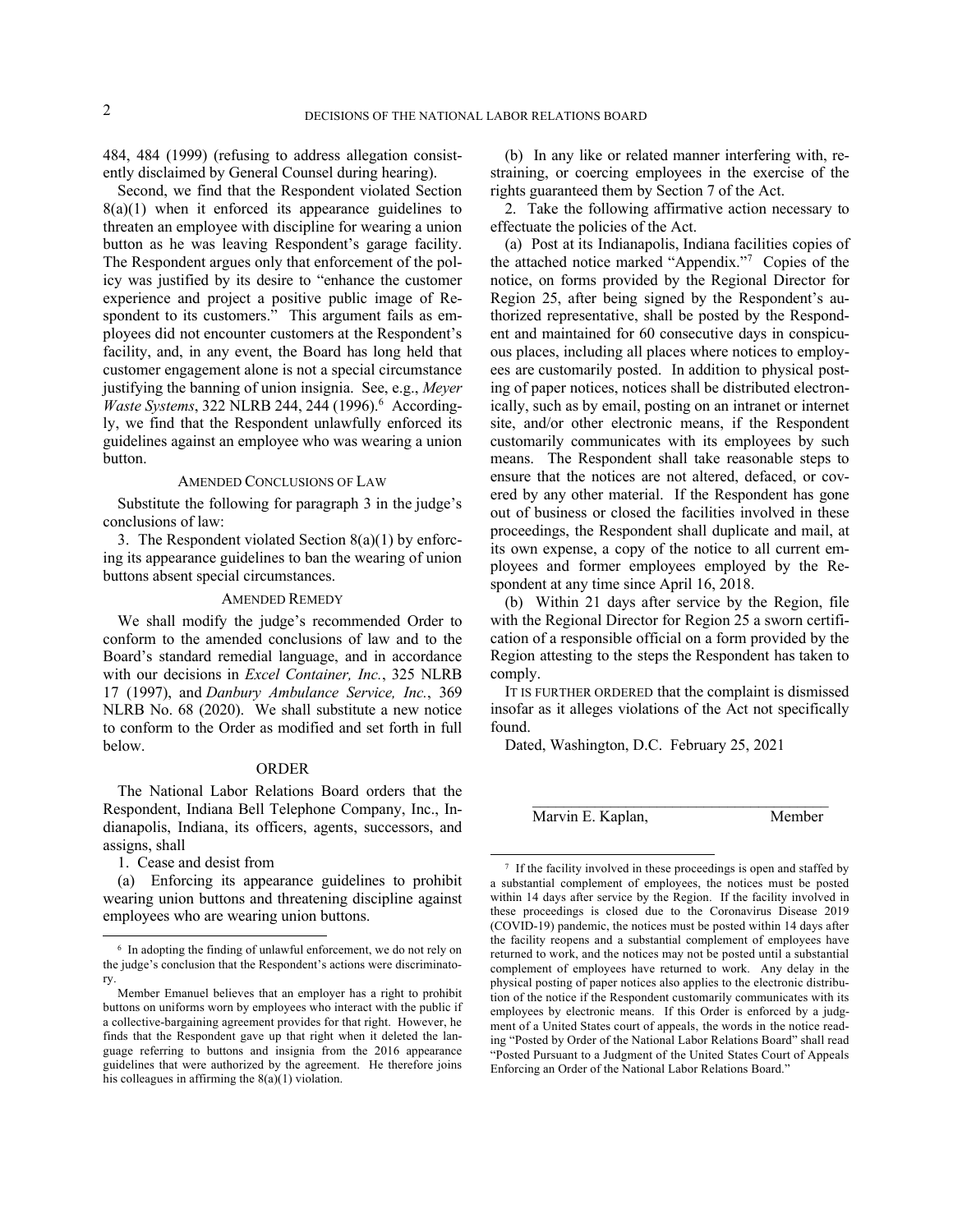William J. Emanuel, Member

(SEAL) NATIONAL LABOR RELATIONS BOARD

# APPENDIX

John F. Ring, Member

NOTICE TO EMPLOYEES POSTED BY ORDER OF THE NATIONAL LABOR RELATIONS BOARD An Agency of the United States Government

The National Labor Relations Board has found that we violated Federal labor law and has ordered us to post and obey this notice.

# FEDERAL LAW GIVES YOU THE RIGHT TO

Form, join, or assist a union

Choose representatives to bargain with us on your behalf

Act together with other employees for your benefit and protection

Choose not to engage in any of these protected activities.

WE WILL NOT enforce our appearance guidelines to prohibit union buttons or threaten discipline against employees who are wearing union buttons.

WE WILL NOT in any like or related manner interfere with, restrain, or coerce you in the exercise of the rights listed above.

### INDIANA BELL TELEPHONE CO., INC.

The Board's decision can be found at www.nlrb.gov/case/25-CA-218494 or by using the QR code below. Alternatively, you can obtain a copy of the decision from the Executive Secretary, National Labor Relations Board, 1015 Half Street, S.E., Washington, D.C. 20570, or by calling (202) 273–1940.



*Patricia McGruder, Esq.,* for the General Counsel.

*Michael Pedhirney, Esq. (Littler Mendelson, PC),* of San Francisco, California, and *John Phelan, Esq. (AT&T),* of Chicago, Illinois*,* for the Respondent.

### DECISION

#### STATEMENT OF THE CASE

MICHAEL A. ROSAS, ADMINISTRATIVE LAW JUDGE. This case was tried in Indianapolis, Indiana on July 9, and August 6, 2019. Pursuant to charges brought by the Communications Workers of America, Local 4900 (the Union), the complaint alleges that the Indiana Bell Telephone Company, Inc. (the Company or Respondent) violated Section 8(a)(1) of the National Labor Relations Act (the Act)<sup>1</sup> in April 2018,<sup>2</sup> by instructing employees to remove union buttons or face discipline for insubordination. The Company denies the allegations and alleges that its conduct merely enforced a personal appearance policy and dress code in effect at the time of the incident that the Union clearly and previously waived its right to bargain over.

On the entire record, including my observation of the demeanor of the witnesses, and after considering the briefs filed by the General Counsel and the Company, I make the following

## FINDINGS OF FACT

#### I. JURISDICTION

The Company, a corporation, provides telecommunications services at several facilities in the State of Indiana, including Indianapolis, where it annually derives gross revenue in excess of \$100,000. It also purchased and received at its Indiana facilities goods valued in excess of \$50,000 from outside of Indiana. The Company admits, and I find, that it is an employer engaged in commerce within the meaning of Section  $2(2)$ ,  $(6)$ , and  $(7)$  of the Act and that the Union is a labor organization within the meaning of Section 2(5) of the Act.

### II. ALLEGED UNFAIR LABOR PRACTICES

## *A. The Collective-Bargaining History*

AT&T Teleholdings, Inc. (AT&T) does business in the Midwest United States as AT&T Midwest through the following five subsidiaries: The Company, the Illinois Bell Telephone Company, the Ohio Bell Company, Wisconsin Bell, Inc., and the Michigan Bell Telephone Company. The Communications Workers of America International Union (CWA), through its District 4, represents and is responsible for contract negotiations covering roughly 8000 AT&T Midwest employees and local districts, including the Union.

The CWA/AT&T Midwest bargaining relationship spans over 50 years. The relationship has been embodied in successive collective-bargaining agreements recognizing the Union as the exclusive collective-bargaining agent for the Company's customer service specialists (core technicians), construction & engineering technicians, marketing support specialists, technical associates, dispatchers, maintenance administrators and

 $1$  29 U.S.C.  $\S$ § 158(a)(1).

<sup>2</sup> All dates are in 2018 unless otherwise indicated.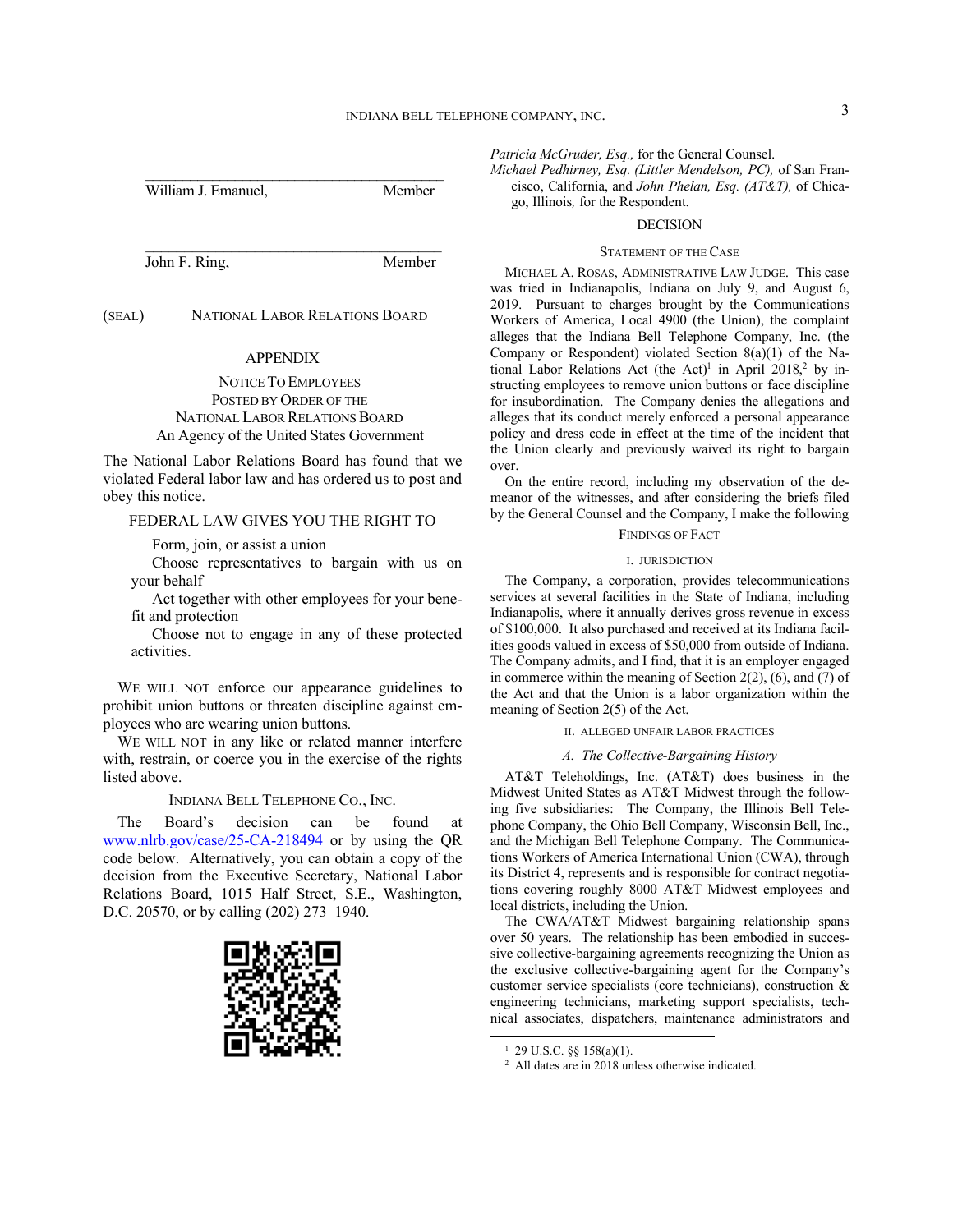premises technicians.

The Company and the Union previously negotiated two collective-bargaining agreements, each lasting approximately three years. The first agreement was effective April 8, 2012 through April 11, 2015 (the 2012 CBA). The agreement at issue in this case was effective April 12, 2015 through April 14, 2018 (the  $CBA$ ).<sup>3</sup> It is undisputed that the CBA remained in effect on April 16, the date of the incident at issue.

# *B. The Company's Appearance Standards and Dress Code*

The Company's premises technicians install high speed internet services, DirecTV, and U-verse products. They report to garages, where they are inspected by supervisors, and then dispatched into the field. They are covered by the Company's Premises Technician Guidelines, dated January 22, 2009, January 26, 2010, and February 7, 2011,<sup>4</sup> as well as its June 2013 U-Verse Field Operations Technicians Guidelines.<sup>5</sup> All of those guidelines, collectively referred to as the pre-2016 guidelines, included, in pertinent part, the following introductory explanation:

They do not provide an all encompassing list of rules, but rather a set of guidelines to help complete daily assignments while meeting customer service requirements and service objectives. These are not intended to change, alter or supersede existing contractual provisions, OSHA requirements, safety requirements, Company policy, Company Code of Business Conduct or public laws.

These guidelines should be uniformly and fairly applied, taking into account surrounding circumstances. Subsequent to the implementation of these guidelines, it will be the supervisors responsibility to review them annually with each employee and with any new employee that is added to the workforce. These guidelines will be updated and revised as required.

These expectations are intended to address routine situations that arise on a regular basis. Every situation must be assessed based on its own merits and supervisors have the discretion to determine what the appropriate course of action is depending on the situation. If you have any questions regarding how to deal with a particular situation, please consult with your supervisor.

In addition to the Company's stated goal of maintaining a brand of professionalism among its employees while interacting with customers in a very competitive environment, the pre-2016 guidelines incorporated a personal appearance and dress code policy. As such, the Company provides field employees with branded apparel free of charge, including hats that bear the ATT and Union logos.<sup>6</sup> Otherwise, the Company has applied the following conditions with respect to clothing and appearance at Section 13, which states, in pertinent part:

13. PERSONAL APPEARANCE

13.1. The intent of the Branded Apparel Program (BAP) and the requirements of an employees' personal appearance is to ensure that AT&T employees project and deliver a professional, business-like image to our customers and community.

13.2. U-verse BAP is mandatory for all Premises Technicians. No other shirt, hat or jacket will be worn without management approval. Shirts must be tucked into the employees pants at all times. Technicians must wear a belt, threaded through the pant belt loops. Pants must be worn around the waist with no undergarments showing.

13.3. The branded apparel may not be altered in any way which includes adding buttons, pins, stickers, writing etc.

Premises technicians were covered under Appendix F to the 2012 CBA and CBA, both of which incorporated the BAP:<sup>7</sup>

5.01 Work Apparel

The Company may, at its discretion, implement appearance standards and/or a dress code consistent with State and Federal laws. The Company may change the standards and code at its discretion.

For employees in Appendix F, participation in the U-verse Branded Apparel Program (BAP) is mandatory.

The Company can modify or discontinue this program at its discretion. If the BAP is discontinued for the employees listed in Appendix F, the Company will give those employees a minimum notice of thirty (30) days prior to such discontinuance.

The parties bargained over Appendix F in 2012. The Union sought to eliminate the BAP or make the program voluntary for premise technicians as it is for other employee classifications in the bargaining unit. The Company rejected that proposal.<sup>8</sup>

Consistent with the Company's past practice, on April 8, 2016, Stephen Hansen, the Company's labor relations director, notified Ron Gay, a District 4 representative, that the Company would be issuing Premises & Wire Technician Guidelines (the 2016 guidelines) to employees the following week and asked Gay to contact him if he had any questions.<sup>9</sup> Gay acknowledged the email, and said he would review the revision and call him if he had any questions. Gay did not, however, get back to Hansen with any questions or concerns about the 2016 guidelines. This was also generally consistent with the Union's past practice.<sup>10</sup> The introductory explanation was the same as the

<sup>3</sup> GC Exh. 2.

 $4$  R. Exh.  $4(b)-(c)$ .

<sup>5</sup> R. Exh. 2.

<sup>6</sup> GC Exh. 14.

<sup>7</sup> Appendix F applies only to premises technicians. Except in special circumstances, the Company has never applied a mandatory appearance standard or dress code to other technicians. (GC Exhs. 3‒4.) <sup>8</sup> R. Exh. 4(a).

<sup>9</sup> Hansen's notification to Gay of the impending guideline revision was consistent with the practice of his predecessor, William Helwig. It is undisputed that Helwig gave the Union the opportunity to bargain over the new guidelines, but the Union never requested it. (R. Exh. 4(a) at  $988 - 993$ ,  $1004 - 1011$ .

<sup>&</sup>lt;sup>10</sup> Helwig's undisputed prior testimony established a past practice that CWA representatives routinely expressed to him that it was not willing to bargain over any policy that involved discipline, because they believed such bargaining could hurt them in the grievance process. (R. Exh. 4(a) at 993‒994.)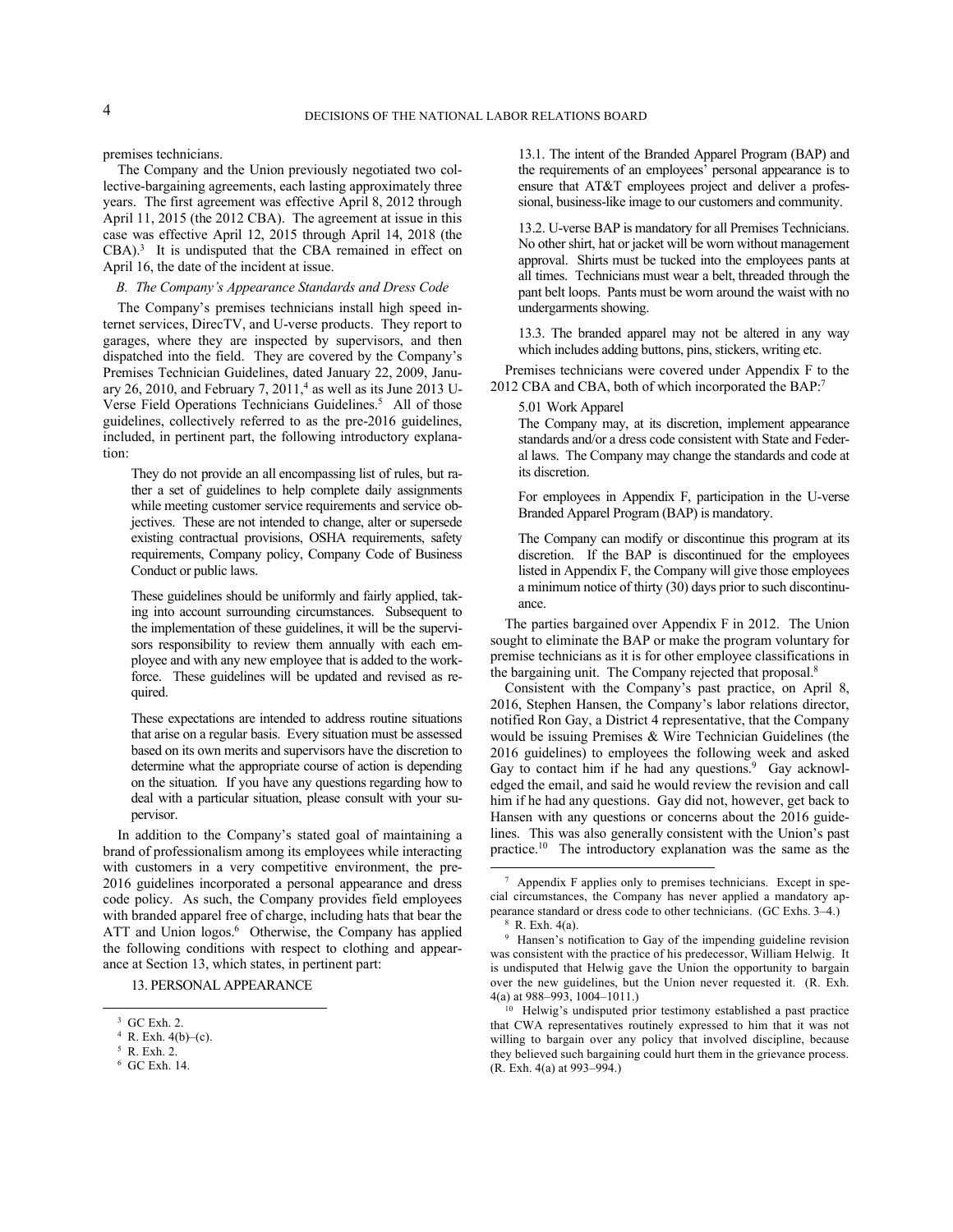previous version, but the personal appearance provision was partially modified and renumbered as Section 14:<sup>11</sup>

# PERSONAL APPEARANCE

14.1 The intent of the Branded Apparel Program (BAP) and the requirements of a technician's personal appearance are to ensure that AT&T technicians project and deliver a professional, business-like image to our customers and community.

14.2 BAP is mandatory for all SD&A Premises & Wire Technicians on work time. No other shirt, hat, pants/shorts, shorts or jacket will be worn without management approval. Shirts must be tucked into the technician's pants/shorts at all times. Technicians must wear a belt, threaded through the pant/short belt loops. Pants/shorts must be worn around the waist with no undergarments showing.

# 14.3. The branded apparel may not be altered in any way.<sup>12</sup>

### *C. The Historical Use of Union Buttons at the Company*

In 2012 or earlier, technicians attempting to wear Union apparel over their uniforms were instructed by supervisors to remove the shirts. Technicians did, however, display their support for the Union by wearing CWA buttons on Company branded shirts and lanyards in the Company's Indianapolis and South Bend garages, and on job assignments during collective bargaining in 2009, 2012, and 2015. Prior to April 2018, the Company did not enforce the pre-2016 guidelines or 2016 guidelines to ban union buttons, much less discipline any employee for violating those rules.<sup>13</sup> In 2012 and 2015, the Union distributed small red buttons that said, "CWA." 14 In 2018, the Union distributed two types of red buttons; the first button was the size of the bottom of soda can and said, "Fighting Today, Focused on the Future" and it was attached to a lanyard. The second was a quarter-sized button that said, "We Demand Good Jobs." 15

# *D. The Company Threatens Disciplinary Action if Employees Wear Union Buttons*

In conjunction with collective bargaining in March 2018, technicians displayed their support for the Union at several Indianapolis garages. Danny Collum, the Union's area representative, coordinated the effort through informational picketing and the distribution of CWA buttons, which technicians wore on their branded company shirts or attached to lanyards.

In its opening salvo, the Company's labor relations arm responded by instructing supervisors to enforce the 2016 guidelines.<sup>16</sup> On March 15, Larry Robbins, a core technician serving as the Union's vice president, was informed that premises technicians were told that they could not wear CWA buttons offsite. Robbins called Bickel and inquired about the incident. Bickel confirmed the policy prohibiting the wearing of buttons on company shirts. Robbins then emailed Grace Biehl, a labor relations manager, who confirmed the policy on the basis that the buttons constituted an alteration.<sup>17</sup> Notwithstanding the Company's position regarding union buttons, the technicians continued to wear them without incident for about 1 month.<sup>18</sup>

On April 16, at the Hanna Avenue garage in Indianapolis, Joseph St. Clair, the manager of network services, noticed a premises technician surnamed Terry leaving the facility wearing a CWA button on his company shirt. St. Clair ordered Terry to remove the button. Terry ignored him and St. Clair repeated the directive. Terry refused. St. Clair replied that Terry's continued refusal to remove the button constituted insubordination and subjected him to discipline, including termination. Terry removed the button and informed Collum of the incident.<sup>19</sup>

After speaking with Terry, Collum immediately went to the Hanna Avenue garage. He spoke to St. Clair, who confirmed that employees were prohibited from wearing the CWA buttons and faced discipline if they did. Collum protested that the buttons merely displayed support for the bargaining team. Collum also called Bickel, who confirmed the policy on the ground that the buttons could be construed negatively by the public. Collum's last appeal was to Biehl, who reiterated the Company's position that the buttons violated the 2016 guidelines because they constituted an alteration to the Company's branded apparel. During the subsequent grievance meeting, St. Claire informed Collum that the Company's enforcement of the guidelines with respect to the CWA buttons was at the instruction of the Company's bargaining team. St. Claire proceeded to deny the grievance on the ground that the buttons could be construed negatively by customers. Collum disagreed.<sup>20</sup>

Company discipline is set forth in its guide for corrective action by supervisors and managers, which states in pertinent part:

It is intended that the guidelines be used by management as a tool to ensure consistent treatment of employees who exhibit behaviors considered unacceptable. When referring to management or managers, these guidelines refer to the first level of supervision responsible for managing the employee reporting to them, for example, the Field Managers who supervise

<sup>11</sup> GC Exh. 6; R. Exh. 2.

<sup>&</sup>lt;sup>12</sup> In contrast to the previous guidelines, reference to buttons, pins, stickers, and writing was deleted.

<sup>13</sup> Angela Bickel, the Company's area manager, observed the rule being enforced "in 2012 or earlier" when "technicians would attempt to wear a t-shirt over their uniforms" but did not mention buttons. (Tr. 102-105.) Core technician Preston Dorfmeyer distributed union buttons to premises technicians in 2009 and saw them wear the buttons in the garages and as they left to work sites, all in the presence of managers. (Tr. 122-124.) Union officials Timothy Strong and Danny Collum credibly testified that technicians also wore union buttons in garages and while leaving for service calls in 2012 and 2015 without any restraint by Company supervisors. (Tr. 30-37, 40-42, 55-56, 67-68, 117, 124.)

<sup>&</sup>lt;sup>14</sup> GC Exhs. 11-12.

<sup>&</sup>lt;sup>15</sup> GC Exhs. 13(a)–(b), 15.

<sup>&</sup>lt;sup>16</sup> This finding is based on Collum's credible and undisputed testimony that St. Clair subsequently attributed the enforcement action to a directive from the Company's bargaining team. (Tr. 67.)

<sup>17</sup> GC Exh. 10.

<sup>&</sup>lt;sup>18</sup> This finding is based on Robbins' credible and unrefuted testimony. (Tr. 50‒51.)

<sup>19</sup> St. Clair's credible testimony indicates that Terry was wearing a button, not a lanyard. (Tr. 86–87.)

<sup>20</sup> Collum's credible version of these conversations was not disputed. (Tr. 61-67, 86-88.)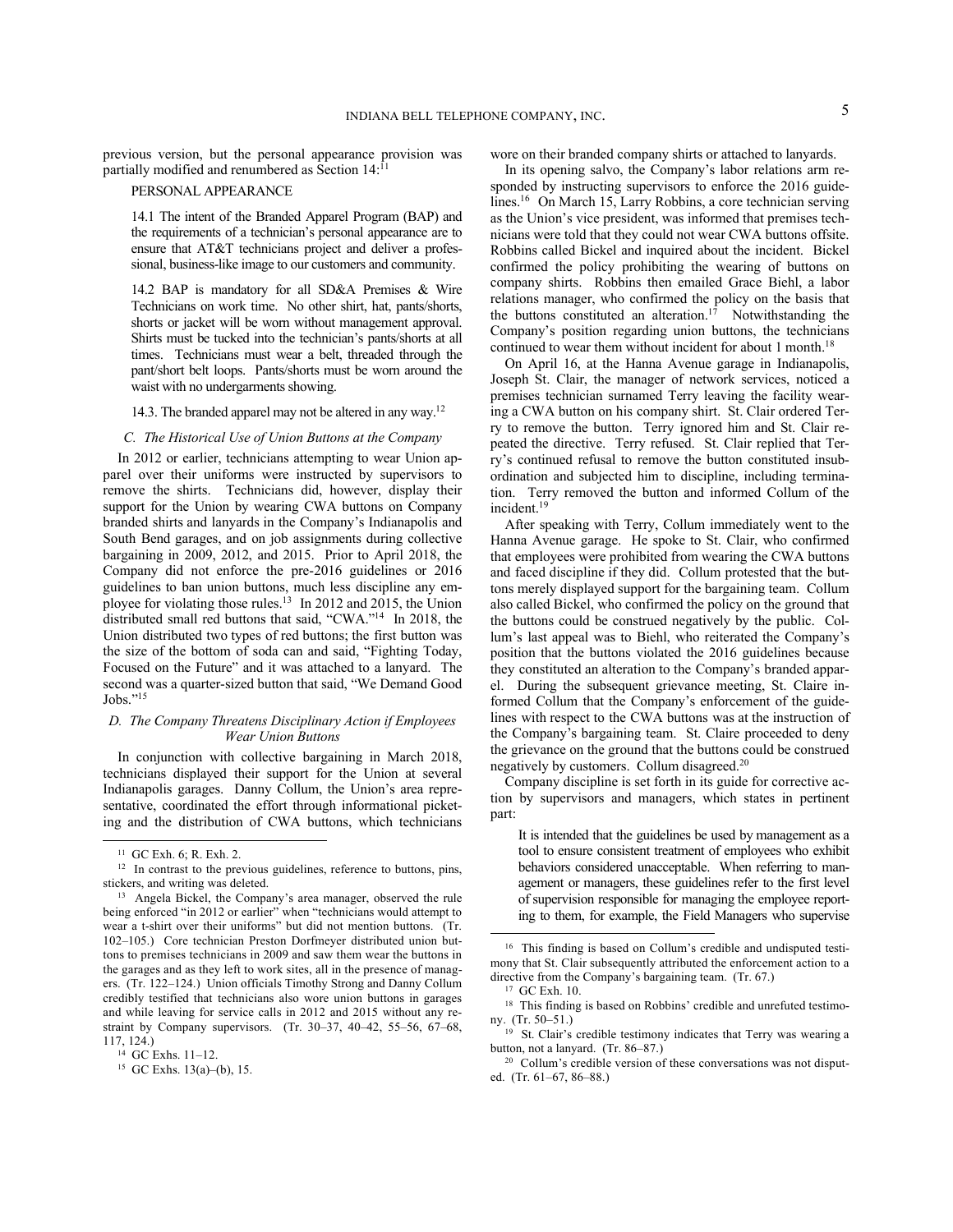technicians or the Center Managers who supervisor clerical employees. Management should apply these guidelines fairly and evenly, taking into account surrounding circumstances. Evaluation of trends, past history and mitigating circumstances should serve to guide management in making "firm but fair" decisions.

#### LEGAL ANALYSIS

### I. THE 2016 PERSONAL APPEARANCE AND DRESS CODE GUIDELINES

The complaint alleges that the Company violated Section  $8(a)(1)$  of the Act by maintaining the 2016 guidelines and threatening employees with discipline if they violated them. Specifically, the General Counsel alleges that: (1) premises technicians engaged in protected activity when they wore CWA buttons during contract negotiations to show solidarity for the bargaining team; (2) the Company failed to enforce guidelines prohibiting the use of buttons or otherwise prove the existence of special circumstances justifying its interference with such activity; and (3) neither the CBA nor the 2016 guidelines support a waiver argument.

The Company contends that: (1) its guidelines do not restrict all forms of union insignia and, in fact, it provides technicians with company hats that bear the CWA logo at no cost; (2) any restrictions on protected conducted is outweighed by the legitimate business purpose of promoting a brand of professionalism to customers and projecting a positive public image of the Company; (3) the Union consistently waived any objection to maintenance of the guidelines; and (4) the Company has consistently enforced the pre-2016 guidelines and the 2016 guidelines.

Employees have "a protected Section 7 right to make public their concerns about their employment relation, including a right to wear union insignia at work." *Republic Aviation Corp. v. NLRB*, 324 U.S. 793, 801-803 (1945). This "right of selforganization," however, must be balanced against "the equally undisputed right of employers to maintain discipline in their establishments." *Lafayette Park Hotel,* 326 NLRB 824, 825 (1998). The Board recently reiterated this balancing test in *Boeing Co.*, 365 NLRB No. 154, slip op. at 14 (2017):

In cases in which one or more facially neutral policies, rules, or handbook provisions are at issue that, when reasonably interpreted, would potentially interfere with Section 7 rights, the Board will evaluate two things: (i) the nature and extent of the potential impact on [rights under the Act], *and* (ii) legitimate justifications associated with the requirement(s). Again, we emphasize that the Board will conduct this evaluation, consistent with the Board's "duty to strike the *proper balance* between . . . asserted business justifications and the invasion of employee rights in light of the Act and its policy. (emphasis in original)

It is axiomatic that "a rule that curtails employees' Section 7 right to wear union insignia in the workplace must be narrowly tailored to the special circumstances justifying maintenance of the rule, and the employer bears the burden of proving such special circumstances." *Boch Honda*, 362 NLRB 706, 707 (2015), enfd. 826 F.3d 558 (1st Cir. 2016); see also *W San Diego*, 348 NLRB 372, 373‒374 (2006) (special circumstances that

justified employer's ban on buttons worn in public areas did not justify a ban on buttons worn in nonpublic areas).

The Board has found special circumstances justifying the ban of union insignia and apparel when their display may "jeopardize employee safety, damage machinery or products, exacerbate employee dissension, or unreasonably interfere with a public image that the employer has established, as part of its business plan, through appearance rules for its employees." *Bell-Atlantic-Pennsylvania*, 339 NLRB 1084, 1086 (2003), enfd. *Communications Workers of America, Local 13000 v. NLRB*, 99 Fed. Appx. 233 (D.C. Cir. 2004) (employees lawfully prohibited from wearing union tee shirts depicting them as road kill and driven over by trucks with employer's name); *Komatsu America Corp.,* 342 NLRB 649, 650 (2004) (permitting foreign Japanese-owned company to ban "inflammatory and offensive" union tee shirts comparing company's outsourcing plans with the Japanese attack on Pearl Harbor); *Evergreen Nursing Home and Rehabilitation Center, Inc.*, 198 NLRB 775, fn. 1, 778‒779 (1972) (nursing home's ban on buttons deemed lawful since employees were in intimate contact with elderly ill patients, many of whom are "confused and disoriented and their reactions to outside stimuli are unpredictable and could cause severe agitation, upsetting [employer's] operations and control").

Here, the 2016 guidelines do not explicitly restrict activity protected by Section 7 of the Act, nor is there evidence that they were adopted in response to protected activity. The Company insists that it has maintained rules for the past 9 years banning buttons based on the stated purposes of promoting a brand of professionalism in its premises technicians and a positive public image of the Company. During the same period of time, however, the Company has also issued these employee hats branded with the ATT and CWA logos. It is undisputed that the 2016 guidelines, as applied on April 16, constitute work rules that restrict the exercise of Section 7 rights by precluding unit employees from wearing buttons with the CWA logo.

There is no showing that the Company would be adversely impacted by employees wearing union buttons. See *Bell-Atlantic-Pennsylvania*, 339 NLRB 1084, 1086 (2003) (for employee's message to lose the protection of the Act, employer must establish that the material was obscene or derogatory and improperly cites or causes disruption or results in an adverse impact on production). Even if the ban were limited to customer engagement, those circumstances alone do not constitute a special circumstance justifying the banning of union insignia. *Meijer, Inc.,* 318 NLRB 50, 50 (1995), enfd. 130 F.3d 1209 (6th Cir. 1997) (no special circumstances exist where employees wear "Union Yes" pins in customer-facing roles in spite of work rule permitting only approved pins to be worn).

In *Long Beach Memorial Medical Center*, 366 NLRB No. 66 slip op. at 2 (2018), enfd. 774 Fed. Appx. 1 (D.C. Cir. 2019), the Board recently evaluated a similar rule requiring that "only [employer-] approved pins, badges, and professional certifications may be worn." The employer sought to justify the rule as "a standardized, easily-identifiable, customized, consistent and professional look in accordance with its business strategy of providing quality patient care." The Board rejected the em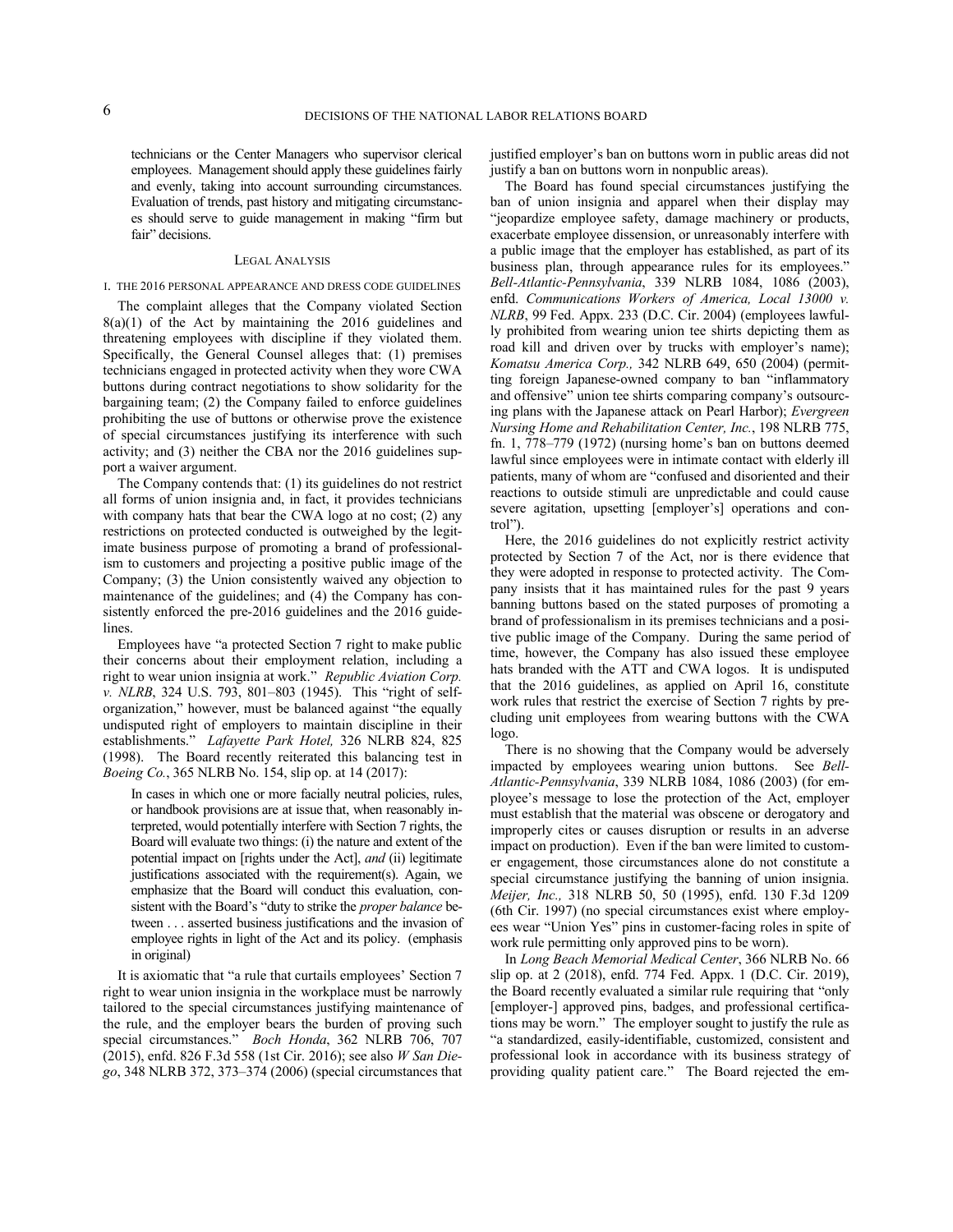ployer's justification that the rule was necessary to create a "unique experience distinct from its competitors." Id*.* at 3. See also *Casino Pauma*, 362 NLRB 421 (2015) (handbook rule stating that employees may not wear "any badges, emblems, buttons or pins on their uniforms" other than their identification badge is presumptively unlawful, and its enforcement violated Section 8(a)(1) of the Act).

The notion that the display of a CWA button appended to the Company's uniform unreasonably interferes with its public image or business plan, when it already provides employees with a hat that bears the CWA and Company logos, is specious. Accordingly, the Company's maintenance of the 2016 guidelines, which contained an overly broad prohibition of the display of union insignia in the workplace, violated Section  $8(a)(1)$  of the Act.

# II. THE UNION'S ALLEGED WAIVER OF ITS RIGHT TO BARGAIN OVER THE 2016 GUIDELINES<sup>21</sup>

The Company also alleges that the Union clearly and unmistakably waived its right to bargain over premises technicians' rights to wear union insignia over their branded apparel. It bases that defense on two grounds: (1) the Company's contractual right to implement appearance standards "at its discretion;" and (2) the Union's failure to request bargaining over the premises technicians guidelines in 2009, 2010, 2011, 2013, and 2016. The General Counsel disagrees for three reasons: (1) if there was a clear waiver in the past, it expired when the contract expired; (2) the Company replaced the old rule with one that was even broader (prohibiting any alterations to branded apparel) and made no mention of buttons; and (3) the parties never discussed the 2016 guidelines after the Company informed the Union that they would be implemented.

It is well established that a union may waive a statutory right where its waiver is "clear and unmistakable." *Metropolitan Edison Co. v. NLRB*, 460 U.S. 693, 708 (1983); *Provena St.*  Joseph Medical Center, 350 NLRB 808 (2007).<sup>22</sup> Waiver can occur by "express provision in a collective-bargaining agreement, by the conduct of the parties (including past practices, bargaining history, and action or inaction), or by a combination of the two." *Northwest Airport Inn*, 359 NLRB 690, 693 (2013), citing *American Diamond Tool*, 306 NLRB 570 (1992).

In instances "where an employer gives a union advance notice of its intention to change a term or condition of employment, the union must make a reasonably timely demand for bargaining over the matter to avoid a finding of waiver or acquiescence." *Reynolds Metal Co.*, 310 NLRB 995, 1000 (1993). For example, in *WPIX, Inc*., 299 NLRB 525 (1990), the employer planned to change the reimbursement rate it paid employees for mileage. The employer did not notify the union of the change, but the union learned of it in an interoffice memorandum obtained by a union representative. The Board held that the union waived its right to bargain over the change because it had actual notice of the change a week prior to its implementation but did not request bargaining. Id. at 525-526. See also *Ohio Edison Co.*, 362 NLRB 777, 788-789 (2015) (employer announced its intention to change the policy 3 months before implementation, told the union if it had any questions to contact the employer, and reminded the union of the upcoming change twice before implementation).

In addition to an express contractual waiver, the Board will also find that a union can waive its right to bargain over a subject based on its conduct. However, an employer must first provide the union with a timely and meaningful opportunity to bargain. *Taft Coal Sales & Associates, Inc*., 360 NLRB 96, 100 (2014), enfd. 586 Fed. Appx. 525 (11th Cir. 2014) (the unlikelihood of any meaningful bargaining was a fait accompli where the employer refused to give notice of impending layoffs to the union until after advising the affected workers). A timely notice is one which is given far enough in advance to allow a reasonable opportunity to bargain. If the employer merely informs the union of the upcoming changes with no real intent to bargain, or it gives a union untimely notice, the employer has not met the Board's standard. Id.

The Company did not indicate openness to bargain but was receptive to "any questions" the Union might have. See *U.S. Lingerie Corporation*, 170 NLRB 750 (1968) (sufficient notice and opportunity to bargain existed even where employer did not directly provide notice and offer to negotiate, but the union found out about the policy change by other means). For its part, the Union representative confirmed receipt via email, and indicated he would review the policy and "call with any questions." The Union did not, however, seek to bargain over the 2016 guidelines or discuss them until the April 2018 incident. Historically, the Union purposefully avoided bargaining over the guidelines in order to preserve its position at the grievance stage.

It is clear that the Union waived any objection to the Company's maintenance of the pre-2016 guidelines, all of which specifically prohibited the wearing of buttons on company apparel. *Ciba-Geigy Pharmaceutical Division*, 264 NLRB 1013, 1017 (1982) (once union receives notice of an employer' s intent to change a condition of employment, it must "promptly request that the employer bargain over the matter"). The Company's notice of implementation of the 2016 guidelines—1 week—was relatively short, but the Board has accepted less time as sufficient for a union to request bargaining. *Hartmann Luggage Co.*, 173 NLRB 1254, 1255‒1256 (1968) (a 4 ½ day notice of impending layoffs was "adequate to alert and afford the Union an opportunity to protest . . ."); see also *Holiday Inn Central*, 181 NLRB 997 (1970) (less than 4 days' notice was sufficient). Since the notification of the impending change was sufficient, the only remaining issue is whether the CBA lan-

<sup>&</sup>lt;sup>21</sup> The Company's reliance on *Wisconsin Bell*, JD–67–16, as controlling law is baseless. That proceeding involved similar issues between affiliates of the parties. As explained at the hearing, however, that decision lacks any precedential weight since no exceptions were filed. See generally *Operating Engineers Local 39 (Mark Hopkins Intercontinental Hotel*), 357 NLRB 1683, 1683 fn. 1 (2011); and *Trump Marina Associates LLC,* 354 NLRB 1027, 1027 fn. 2 (2009), re'affd. 355 NLRB 585 (2010), enfd. 435 Fed. Appx. 1 (D.C. Cir. 2011).

<sup>22</sup> The Board recently replaced the "clear and unmistakable waiver standard" with the narrower "contract coverage standard" in *MV Transportation, Inc*., 368 NLRB No. 66, slip op. at 1‒2 (2019). That decision, however, specifically limited application of the new standard to "pending unilateral-change cases where the determination of whether the employer violated Sec. 8(a)(5) turns on whether contractual language granted the employer the right to make the change in dispute."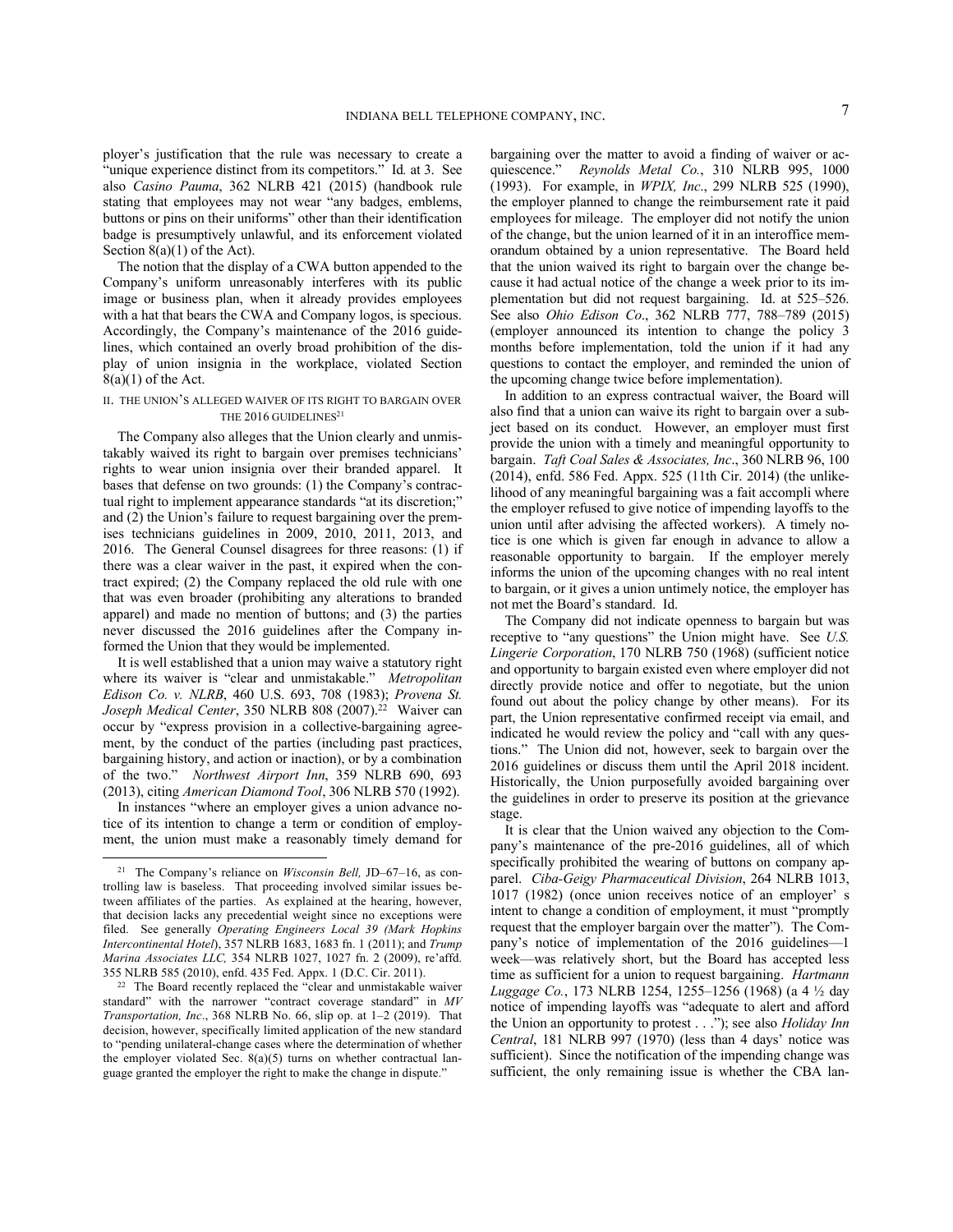guage, including the 2016 guidelines and/or the parties' conduct clearly and unmistakably waived any objection by the Union to a ban on wearing buttons at any time since April 8, 2016.

Neither the language of the 2016 guidelines nor the parties' conduct since April 2016 support a waiver of premises technicians' rights to wear union buttons. In *Mastro Plastics Corp. v. NLRB*, 350 U.S. 270, 281 (1956), the court found that provisions alleged to waive employees' rights are appropriately read "in context and in the light of the law under which the contract was made." In this case, the language of Appendix F, Section 5.01 of the CBA, which incorporates the 2016 guidelines, enables the Company to implement a dress code "consistent with State and Federal Laws." In contrast to earlier written versions of the policy, however, the 2016 guidelines omitted specific reference to union insignia. Moreover, the provision states that the Company will comply with federal law, which includes the Section 7 right to wear union insignia.

#### III. THE COMPANY'S ENFORCEMENT OF THE RULE

The General Counsel contends that, even if the Union waived its right to bargain over the 2016 guidelines, the evidence established that they were arbitrarily enforced at the Hanna Avenue garage on April 16, in order to restrict Section 7 activity—that is, ban employees from attaching CWA buttons to their company shirts during bargaining. Similar buttons had been worn by premises technicians over the previous nine years during similar activities and, in contrast to tee shirts, supervisors never ordered them to remove the buttons. On April 16, however, the Company's labor relations department encroached upon its operations by directing supervisors to do so just as the Union began mobilizing members for contract negotiations.

Where there is consistent failure in the enforcement of a dress code, its enforcement in response to protected or union activity is a violation of the Act. See *Meijer*, 318 NRLB at 50 (employer with a pattern of permissiveness toward non-union buttons discriminatorily applied the rule). See also *Pacific Bell Telephone Co.*, 362 NLRB 885, 888 (2015) (rejecting employer's prohibition of union insignia citing, among other things, a "history of lax enforcement" allowing premises technicians to wear a variety of nonbranded apparel in violation of the dress code). The Board does, however, require more than a few lapses of enforcement to establish a pattern of failure to implement a rule. Cf. *Hertz Rent-A-Car*, 305 NLRB 487, 487-488 (1991) (rejecting a disparate enforcement allegation where a few incidents of non-enforcement were cited against a record of ongoing, concrete steps to enforce the dress code); *Burger King Corp. v. NLRB*, 725 F.2d 1053 (6th Cir. 1984) (declining to enforce Board order on the grounds that a consistently applied no-button rule did not encroach on Sec. 7 rights); *United Parcel Service v. NLRB*, 41 F.3d 1068 (6th Cir. 1994) (declining to enforce a Board order on the ground that a dress code barring any changes applied consistently did not infringe on Section 7 rights)*.*

Employees wore buttons frequently throughout bargaining sessions in 2009, 2012, and 2015, within sight of supervisors and without restraint. On April 16, however, a Company supervisor enforced the 2016 guidelines at the direction of the Company's labor relations team. That backdrop clearly entwined the action with the collective-bargaining process. As the Board reiterated in *Boeing*, supra at 16, an otherwise lawful work rule can still be rendered unlawful if applied to employees who engage in protected conduct under the Act:

For example, if the Board finds that an employer lawfully maintained a "courtesy and respect" rule, but the employer invokes the rule when imposing discipline on employees who engage in a work related dispute that is protected by Section 7 of the Act, we may find that the discipline constituted unlawful interference with the exercise of protected rights in violation of Section 8(a)(1).

Id. (citing *Aroostook County Regional Ophthalmology Center v. NLRB*, 81 F.3d 209, 213 (D.C. Cir. 1996); *Adtranz ABB Daimler-Benz Transportation, N.A. v. NLRB,* 253 F.3d 19, 28 (D.C. Cir. 2001).

Under the circumstances, the Company discriminatorily enforced the 2016 guidelines to restrain unit employees' Section 7 rights in violation of Section 8(a)(1) of the Act.

#### CONCLUSIONS OF LAW

1. The Respondent, Indiana Bell Telephone Company, Inc., is an employer engaged in commerce within the meaning of Section  $2(2)$ ,  $(6)$ , and  $(7)$  of the Act.

2. The Communications Workers of America, Local 4900 is a labor organization within the meaning of Section 2(5) of the Act.

3. The Respondent violated Section  $8(a)(1)$  of the Act by maintaining a rule since April 8, 2016 banning premises technicians from wearing a union button stating "CWA" and discriminatorily enforcing that ban on April 16, 2018.

4. The above unfair labor practice affects commerce within the meaning of Section  $2(2)$ ,  $(6)$ , and  $(7)$  of the Act.

5. The Respondent has not violated the Act in any of the other manners alleged in the Complaint.

# **REMEDY**

Having found that the Respondent has engaged in certain unfair labor practices, I shall order it to cease and desist therefrom and to take certain affirmative action designed to effectuate the policies of the Act. In particular, I shall order the Respondent, at all of its facilities, to cease and desist from maintaining a rule prohibiting premises technicians from wearing the CWA button. The Respondent is also ordered to rescind the rule prohibiting premises technicians from wearing the CWA button and, after the rescission, to advise premises technicians in writing that this unlawful rule is no longer being maintained.

On these findings of fact and conclusions of law and on the entire record, I issue the following recommended<sup>23</sup>

#### ORDER

The Respondent, Indiana Bell Telephone Company, Inc., In-

<sup>23</sup> If no exceptions are filed as provided by Sec. 102.46 of the Board's Rules and Regulations, the findings, conclusions, and recommended Order shall, as provided in Sec. 102.48 of the Rules, be adopted by the Board and all objections to them shall be deemed waived for all purposes.